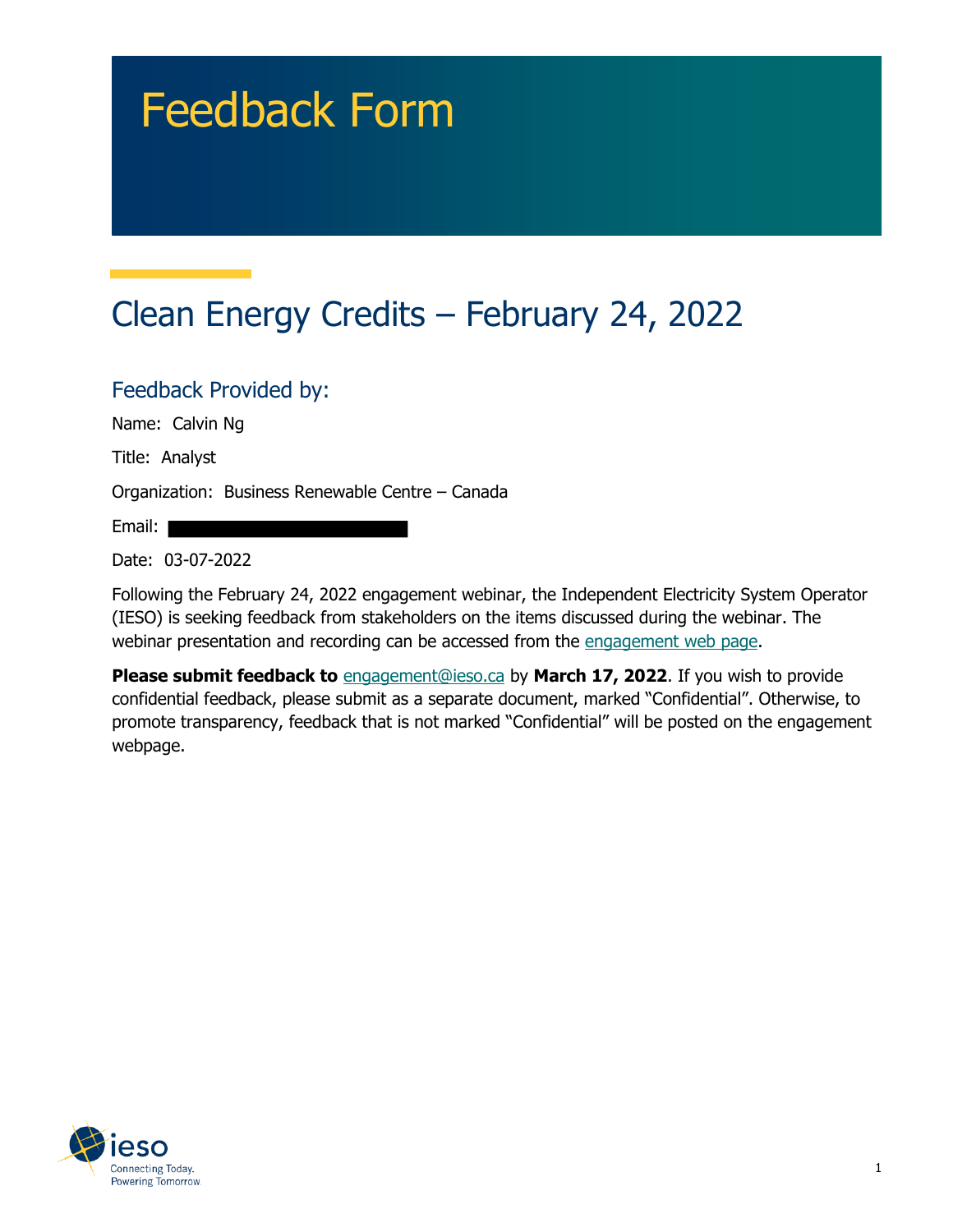#### Opportunities & Challenges

| <b>Topic</b> |                                                                                                                                                           | <b>Feedback</b>                                                                                                                                                                                                                                                                                                                                                                                                                                                                                                                                                                                                                                                                                                                                            |  |  |  |
|--------------|-----------------------------------------------------------------------------------------------------------------------------------------------------------|------------------------------------------------------------------------------------------------------------------------------------------------------------------------------------------------------------------------------------------------------------------------------------------------------------------------------------------------------------------------------------------------------------------------------------------------------------------------------------------------------------------------------------------------------------------------------------------------------------------------------------------------------------------------------------------------------------------------------------------------------------|--|--|--|
| $\bullet$    | What are<br>the key<br>opportunities<br>and<br>challenges<br>the IESO<br>should be<br>aware of in<br>developing a<br>voluntary<br>clean energy<br>market? | Environmental, Social, and Governance (ESG) commitments from the<br>world's largest commercial and industrial operators and institutional<br>investors are driving unprecedented demand for renewable energy to<br>displace scope 2 emissions in their climate performance reporting and to<br>reach renewable energy targets.                                                                                                                                                                                                                                                                                                                                                                                                                             |  |  |  |
|              |                                                                                                                                                           | This opportunity means that jurisdictions with emitting grids can attract<br>$\bullet$<br>renewable energy investment that is backed by corporate offtake<br>agreements, bringing rural economic development, landowner lease<br>payments, municipal taxes, and low-cost null power for Ontario<br>consumers.                                                                                                                                                                                                                                                                                                                                                                                                                                              |  |  |  |
|              |                                                                                                                                                           | Perhaps more importantly, jurisdictions that accommodate commercial<br>and industrial (C&I) demand for renewable energy are better<br>competitively placed to attract employers and investors who want to<br>procure renewable energy near to their operations. This is apparent in<br>Alberta where Amazon chose to locate a new facility for its Amazon Web<br>Services (AWS) operations in part because of the access that Alberta<br>offers to "renewable energy that will help allow the company to fulfill its<br>emission reduction goals".                                                                                                                                                                                                         |  |  |  |
|              |                                                                                                                                                           | This opportunity is reflected in slide 4 ("Leverage Ontario's clean energy<br>$\bullet$<br>advantage to attract jobs and investment"), but that objective is only<br>met if the registry serves the ESG objectives of prospective investors and<br>job creators, as revealed by what "clean energy" purchases they have<br>made in other jurisdictions.                                                                                                                                                                                                                                                                                                                                                                                                    |  |  |  |
|              |                                                                                                                                                           | Establishing the CEC registry is only a first step toward enabling this C&I<br>$\bullet$<br>market in Ontario. Subsequent programs and policies will need to be<br>implemented to fully realize the benefits of the C&I market, particularly<br>the free market opportunity for buyers to select projects that developers<br>can connect and for the buyers and/or developers to realize a fair price<br>for the energy generated that reflects the value of that non-emitting<br>energy to the grid. In particular, this means addressing the value that is<br>found in out-of-market contracting and recovered through the global<br>adjustment charge, and therefore external to consumers' energy charge<br>and generators' wholesale energy revenues. |  |  |  |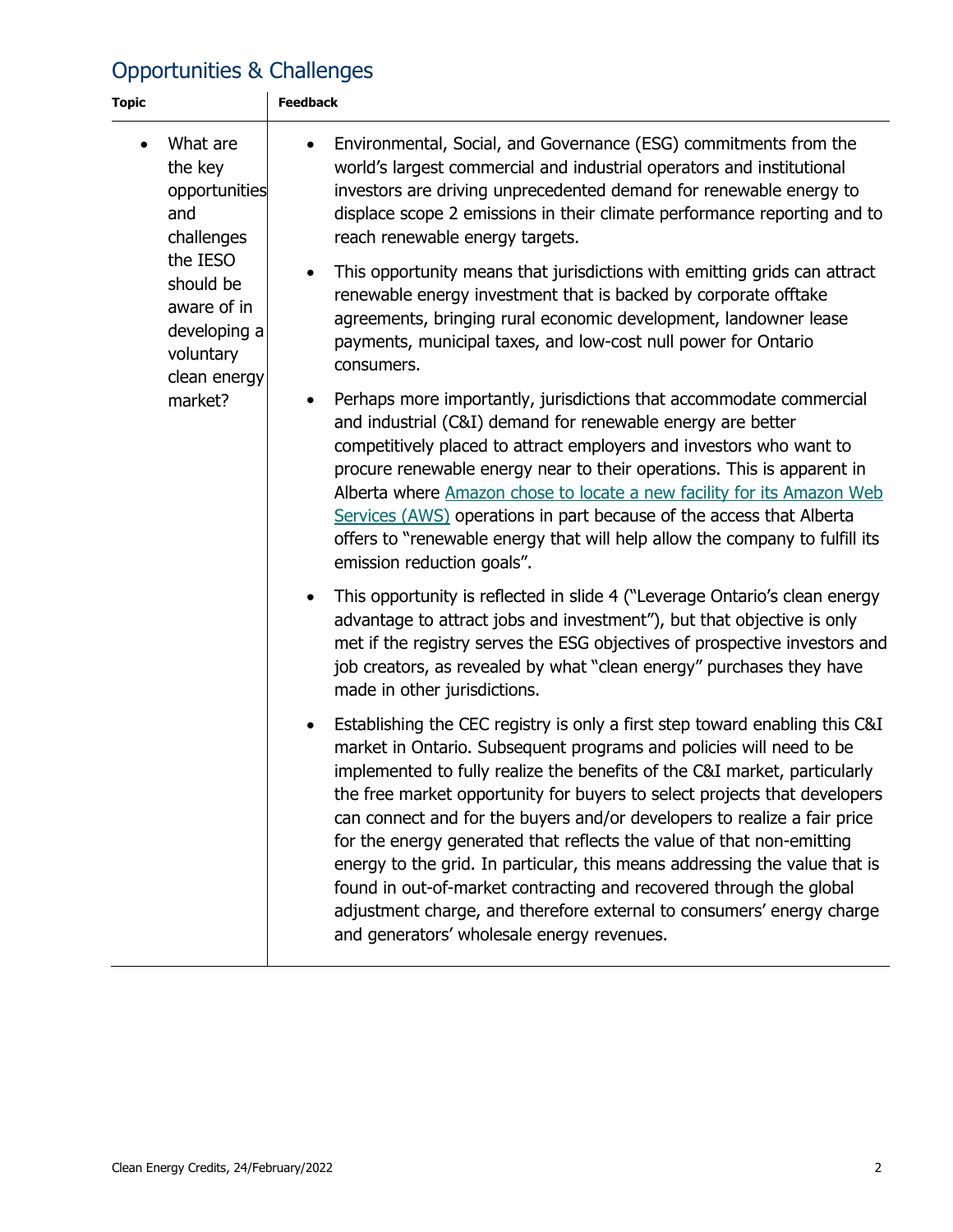#### Design considerations

| <b>Topic</b> |                                                                                                                   | <b>Feedback</b> |         |                                                                                                                                                                                                                                                                                                                                                                                                                                                                                                        |
|--------------|-------------------------------------------------------------------------------------------------------------------|-----------------|---------|--------------------------------------------------------------------------------------------------------------------------------------------------------------------------------------------------------------------------------------------------------------------------------------------------------------------------------------------------------------------------------------------------------------------------------------------------------------------------------------------------------|
| $\bullet$    | Which design<br>considerations<br>outlined in<br>this<br>presentation<br>are most<br>important to<br>you and why? |                 |         | Ontario should take care to design policies and programs in a way that<br>is targeted to accommodating the ESG-driven objectives of major global<br>investors. Ontario can do this by tailoring the design to serve the<br>market's revealed preference, as evinced by the types of "clean energy"<br>procurements that large C&I investors have undertaken in other<br>jurisdictions. These clear market preferences reveal the considerations<br>that are most important in the CEC registry design: |
|              |                                                                                                                   |                 | $\circ$ | a focus on renewable energy (particularly wind and solar);                                                                                                                                                                                                                                                                                                                                                                                                                                             |
|              |                                                                                                                   |                 | $\circ$ | enabling buyers to substantiate corporate ESG claims and to<br>withstand audit and scrutiny by ensuring the CECs have                                                                                                                                                                                                                                                                                                                                                                                  |
|              |                                                                                                                   |                 |         | verifiable and credible additionality attributes and                                                                                                                                                                                                                                                                                                                                                                                                                                                   |
|              |                                                                                                                   |                 |         | avoid double counting concerns;<br>٠                                                                                                                                                                                                                                                                                                                                                                                                                                                                   |
|              |                                                                                                                   |                 | $\circ$ | freedom to identify and choose particular projects that fit the<br>buyers' energy needs and other objectives like social impact;<br>and                                                                                                                                                                                                                                                                                                                                                                |
|              |                                                                                                                   |                 | $\circ$ | opportunity to hedge against the fair cost of electricity<br>consumption in the jurisdiction.                                                                                                                                                                                                                                                                                                                                                                                                          |
|              |                                                                                                                   |                 |         | Any design elements that frustrate C&I buyers' revealed preferences<br>will undermine the effectiveness of the enabling policies or programs to<br>realize their objective of accommodating these ESG drivers and<br>attracting investment and job creation to Ontario. This includes the<br>following risks:                                                                                                                                                                                          |
|              |                                                                                                                   |                 | $\circ$ | that renewable CECs preferred by buyers will be<br>indistinguishable from or undermined by affiliation with CECs<br>produced by less desired generation sources, like nuclear or<br>large-scale hydro; and                                                                                                                                                                                                                                                                                             |
|              |                                                                                                                   |                 | $\circ$ | that CECs within the registry will be perceived as potentially<br>double counted against other emissions reductions regime (such<br>as industrial carbon pricing) or from non-additional (legacy)<br>projects.                                                                                                                                                                                                                                                                                         |
|              |                                                                                                                   |                 |         | To this end, it is important that the design consider the reputation and<br>credibility of the entire CEC registry so as to avoid undermining the<br>perception and appeal of all CECs within the registry.                                                                                                                                                                                                                                                                                            |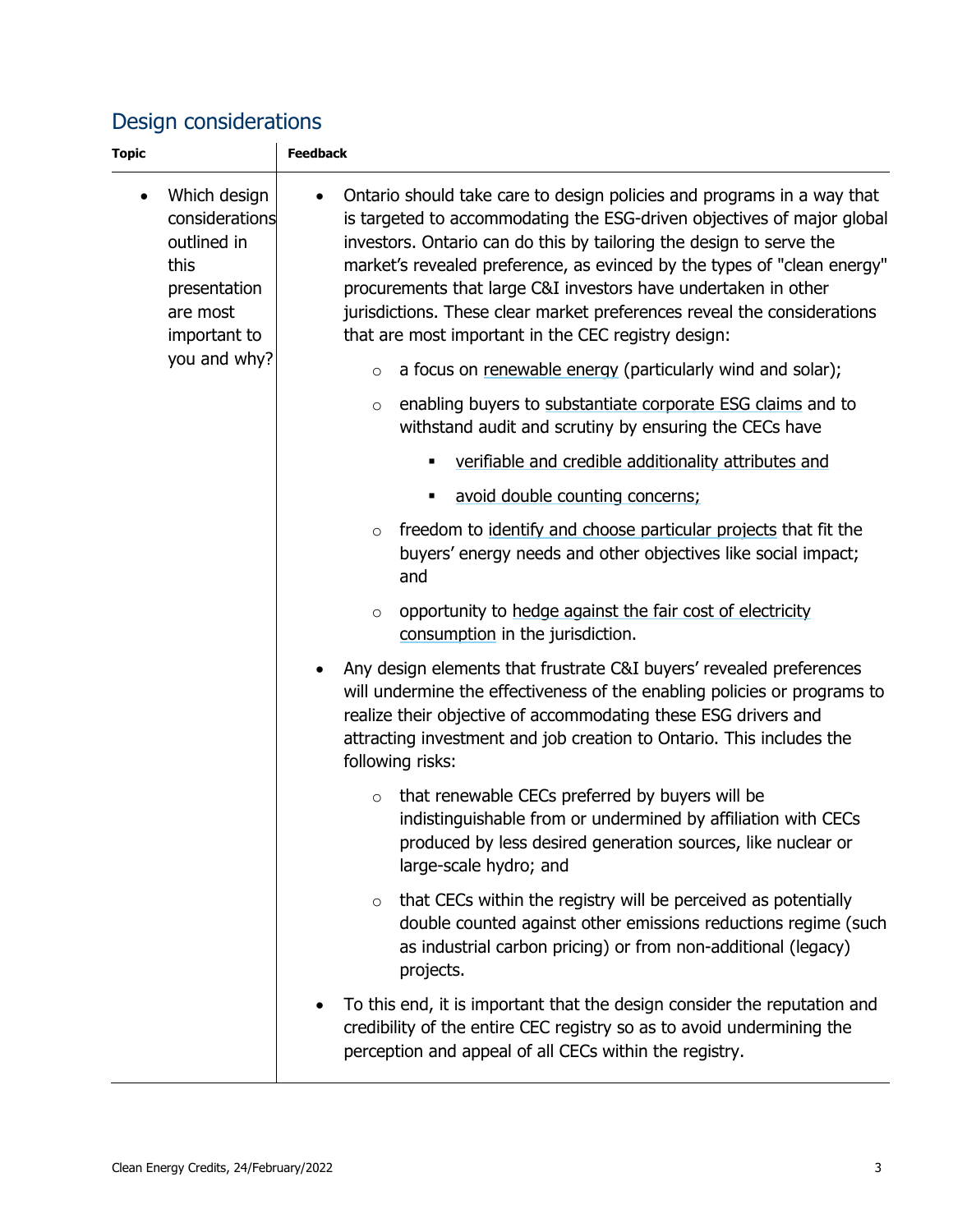| <b>Topic</b>                                                          | <b>Feedback</b>                                                                                                                                                                                                                                                                                                                                                                                                                                           |  |  |  |
|-----------------------------------------------------------------------|-----------------------------------------------------------------------------------------------------------------------------------------------------------------------------------------------------------------------------------------------------------------------------------------------------------------------------------------------------------------------------------------------------------------------------------------------------------|--|--|--|
| What other<br>design<br>considerations<br>should IESO<br>be aware of? | In summary, to meet the objective of attracting investment and jobs to<br>Ontario, the program design must serve the demands of prospective<br>investors and job creators. These demands are reflected in the "buyer"<br>choices that these investors have empirically made ("revealed")<br>preference") in jurisdictions that already accommodate purchasing<br>deals.                                                                                   |  |  |  |
|                                                                       | These prior deals in the United States, Alberta, and globally, clearly<br>reveal the demand for new/additional energy from renewable<br>generation that is not double-counted against other obligations or<br>claims, and includes the opportunity for buyers to pursue specific social<br>impact objectives and to hedge energy and carbon price risk.                                                                                                   |  |  |  |
|                                                                       | A consolidated representation of what buyers want to see in CEC/REC<br>registries is available in the existing private-sector registries that have<br>been developed in consultation with buyers and other stakeholders:<br>Ecologo and Green-e. Given the success of these frameworks, it is clear<br>that they are serving buyers interests, so their designs should be<br>closely observed and followed (or, indeed, employed in Ontario<br>directly). |  |  |  |

### Engagement Process

| <b>Topic</b> |                                                                                                                                                | <b>Feedback</b>                                                                                                                                                                                                                                                                                                                                                                                                                                                                                                                                                                                                                                                                    |  |  |  |
|--------------|------------------------------------------------------------------------------------------------------------------------------------------------|------------------------------------------------------------------------------------------------------------------------------------------------------------------------------------------------------------------------------------------------------------------------------------------------------------------------------------------------------------------------------------------------------------------------------------------------------------------------------------------------------------------------------------------------------------------------------------------------------------------------------------------------------------------------------------|--|--|--|
|              | Which<br>stakeholder<br>groups and/or<br>design topics<br>are most<br>important to<br>include in the<br>planned focus<br>group<br>discussions? | Emphasizing what was said above, IESO should consider engaging with<br>$\bullet$<br>Ecologo on technical sessions regarding stakeholder interest. Ecologo<br>have a successful track record on serving large customers on specific<br>CEC/ REC preferences and priorities.<br>Other stakeholders that should be of interest to IESO for the focus<br>$\bullet$<br>group discussions should include companies operating in Ontario that<br>has already procured RECs from another jurisdiction. For example, by<br>taking a look at the PPA Deal Tracker from BRCC, IESO can identify<br>companies that have successfully procured PPA/VPPA deals through<br>solar and wind assets. |  |  |  |